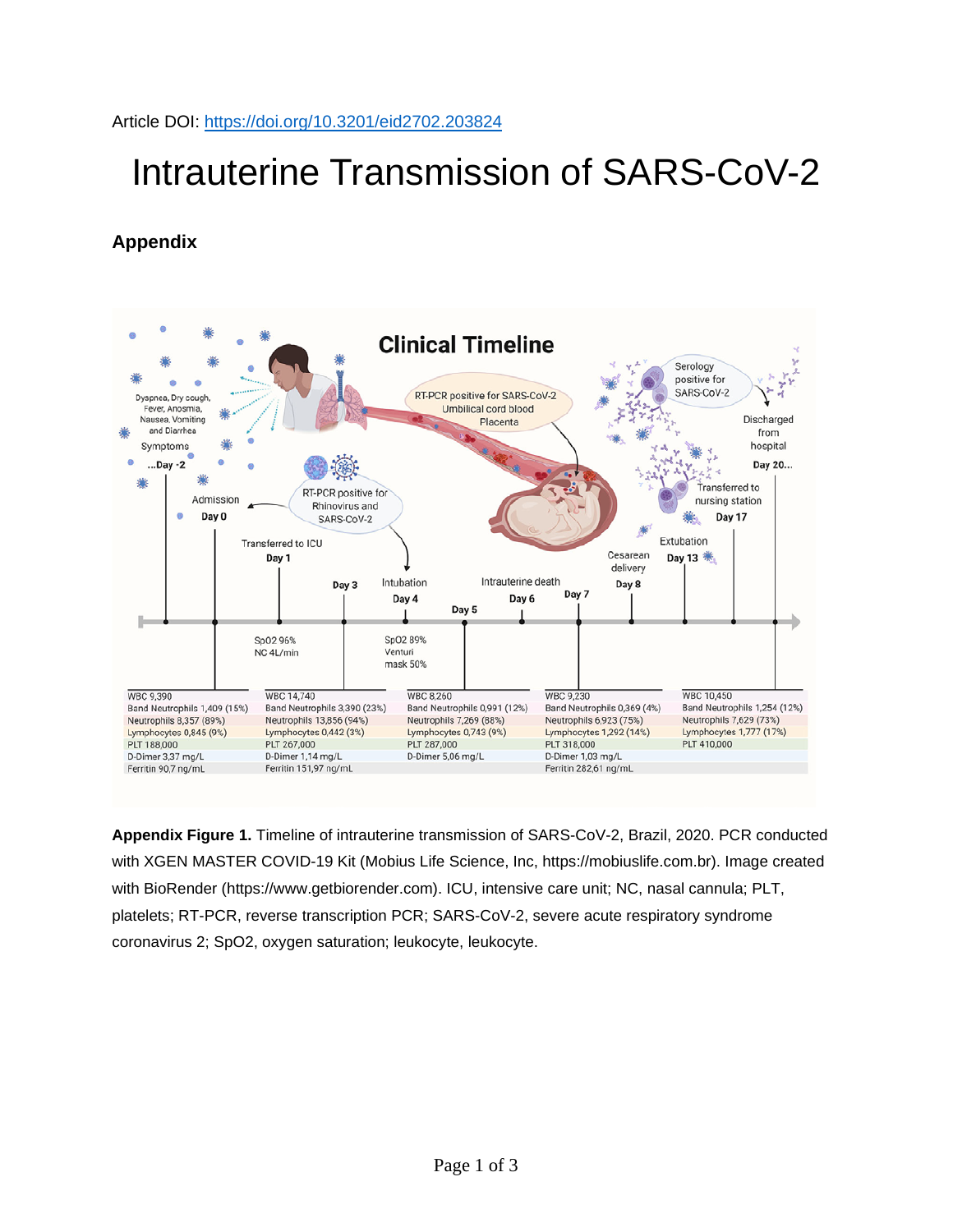

**Appendix Figure 2.** Placenta of stillborn fetus of a woman with severe acute respiratory syndrome coronavirus 2 infection, Brazil, 2020. Serial sectioning of placental disc shows spongy dark red parenchyma with recent and hemorrhagic nonperipheral infarcts. White circles indicate recent infarcts; dashed white circles indicate hemorrhagic infarcts.



**Appendix Figure 3.** Histological sections of tissues from a fetus of a woman with severe acute respiratory syndrome coronavirus 2 infection, Brazil, 2020. Tissue stained with hematoxylin and eosin. A) Skeletal muscle with mild interstitial edema. Circled area indicates scattered lymphocytic infiltrate. B) Brain samples show white matter with areas of increased cellularity, suggesting microglial activation. Star